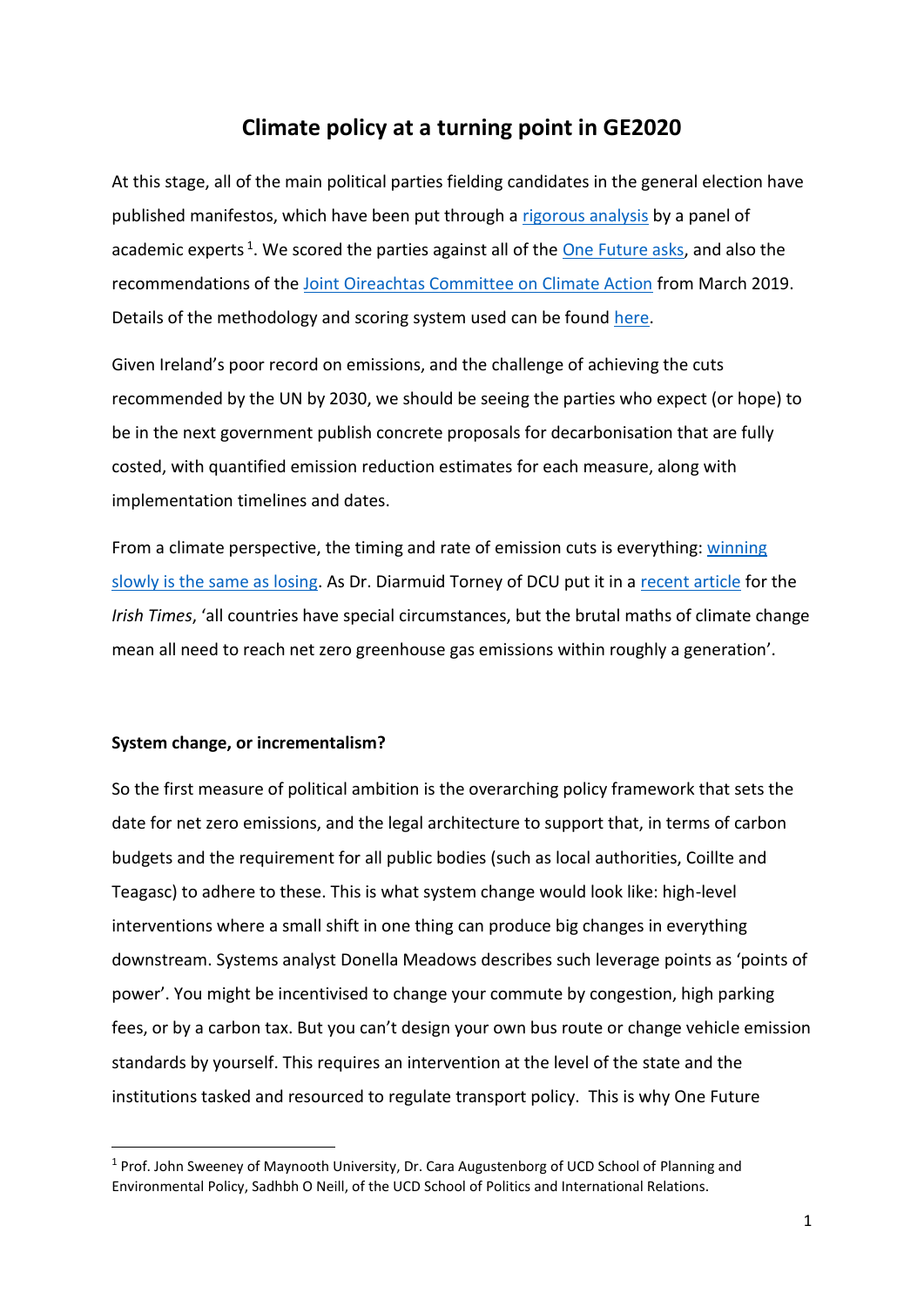demands for GE2020 focus on 'points of power': what are they key policy levers we need to pull to get changes everywhere else, and do the parties have meaningful proposals to use them?

We compared the parties against One Future's ask for min. 8% cuts year on year with legally binding 5-year carbon budgets. Achieving such mitigation rates will require, at a minimum, implementation of the recommendations of chapter 1 of the Joint Oireachtas Committee on Climate Action (JOCCA) including strengthening of the 2015 Climate Action and Low Carbon Development Act. Improved climate governance is vital if we are to get coordination across all government departments and public bodies and if all government policies and investment decisions are to be consistent with mandatory emission reduction targets.

But only some of the parties explicitly commit to new legislation (including Fine Gael, the Green Party, and the Labour Party) and many of the parties are vague about dates and targets, or commit only to honour the existing 2030 targets with reductions of 2% per annum (Fine Gael and Sinn Fein). People Before Profit have an ambitious proposal to reduce emissions by 53% by 2030, the Labour Party wants 50% cuts by 2030, while the Greens propose cuts of 7% per annum over 2020 levels by 2030. Sinn Féin scored the lowest of all parties in this category of climate governance. But think about this: even the most ambitious target still lags somewhat behind the recommended 7.6% per annum reductions by UNEP that developed countries should undertake. The promises range between 2% and 7% with significant implications for climate policies in the areas of transport, home retrofitting and energy. The onus on these sectors to decarbonise very rapidly is especially urgent as there is no sign of buy-in from the agri-food sector to measures included in the Fine Gael Climate Action Plan 2019, which would be necessary to achieving the modest 2% emission cuts therein.

# **Now is the time to invest in sustainable mobility**

Both Fine Gael and Fianna Fáil explicitly commit to the existing capital programme under Project Ireland 2040 which involves €5.7bn on national road schemes. Sinn Féin have a radical public transport plan in terms of levels of an additional €1bn in capital expenditure.

2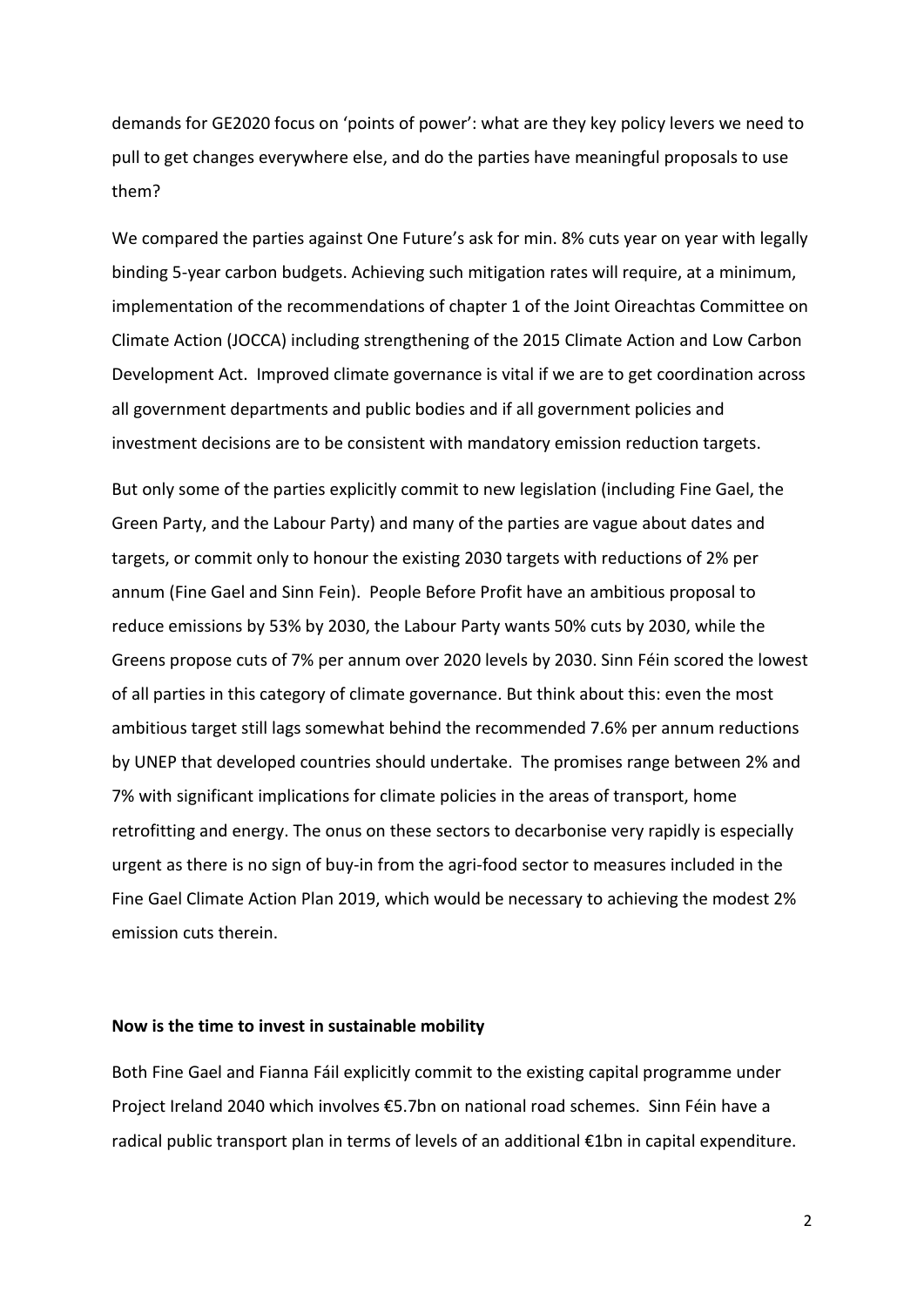The party sees a lack of investment, rather than poor governance (or a combination of both), fragmented delivery or bad policy design as the main barriers to climate action.

All of the parties propose more resources for rural transport but with few details, and often without any costings, which unfortunately may reinforce the perception that 'Dublin-based political elites' are out of touch with the needs of rural communities. All of the parties need to see that there is a link between transport policy and all aspects of quality of life and sustainable development (whether rural or urban). And it goes beyond just making public transport more affordable or even free. We need to roll out services that are frequent, reliable, affordable, zero emissions and that are integrated with other modes, and scale up investment in world-class cycling and walking facilities too. Yet only the Green Party and the Social Democrats were willing to sign up to the One Future target of a 10% commitment for cycling out of the land transport budget.

# **Retrofitting Ireland**

To meet our 2030 targets as a minimum (that's the 2% trajectory, not 7.6%), we would need to bring over a million Irish homes and buildings up to a minimum B2 BER standard. On buildings and retrofitting, the parties appear to have more in common: there is a spectrum of policy options that range between 50-100,000 retrofits a year, apprenticeships, one-stopshops for expert advice, low-cost loans and state investment, especially in retrofitting the public housing stock. This is where the carbon tax revenue comes in: most parties that endorse carbon pricing want to ringfence the revenue for income supports for those in fuel poverty or retrofitting measures, with Fine Gael also dipping into the funds to pay for the Just Transition measures in the Midlands. Sinn Féin oppose the carbon tax, and perhaps as a result their retrofitting measures are most likely underfunded at €160m or an additional €12m per annum. Fianna Fáil propose a new Green Homes Agency which would coordinate the grants, project management and low-cost loans. However, the most ambitious of retrofitting programmes will still likely rely on a rising carbon tax trajectory - if not for the revenue it will bring in, for the incentive it will give to householders to engage with a retrofitting programme in the first place.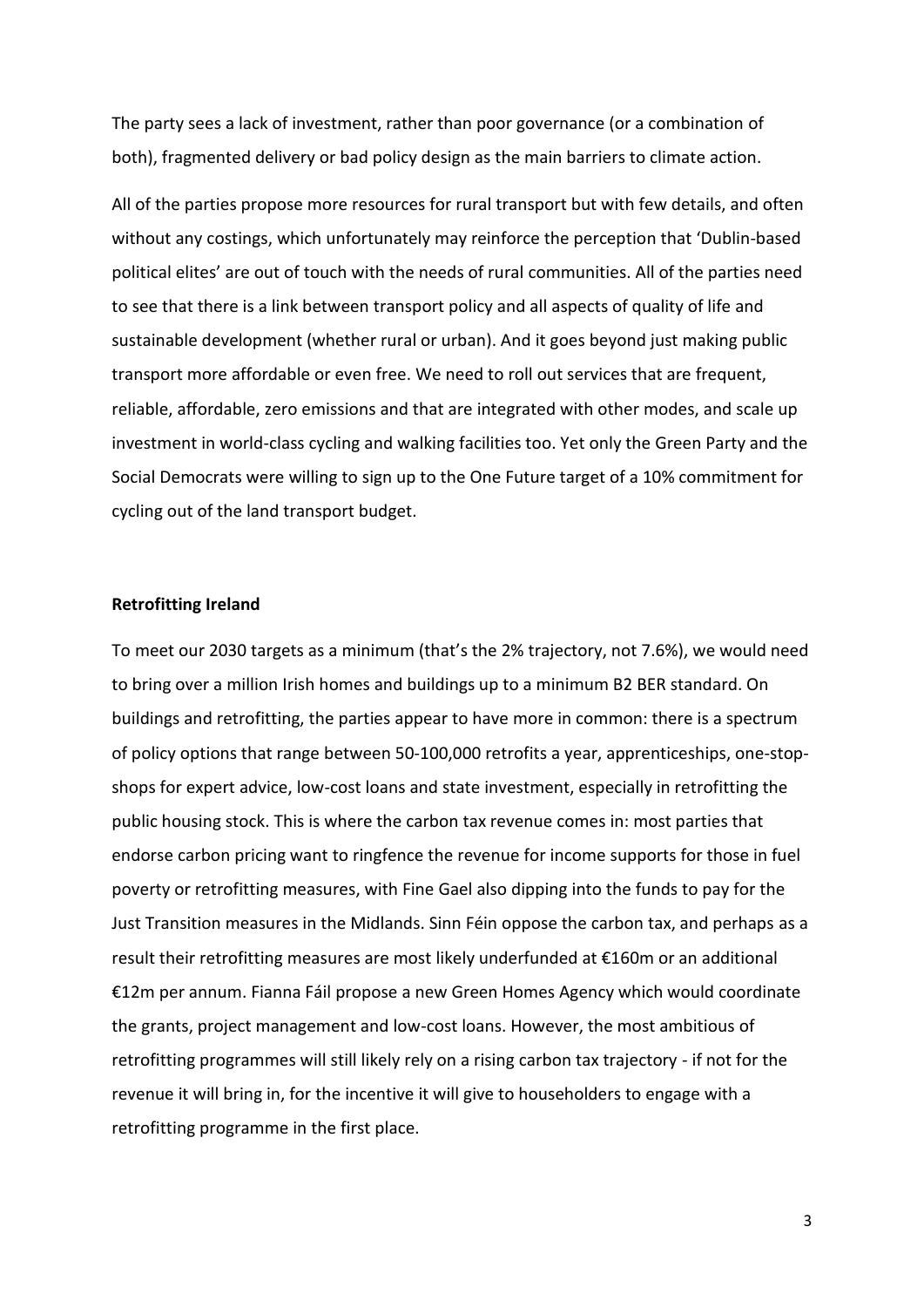#### **The energy revolution**

We did not grade the parties for their support for or against a carbon tax as it was not a One Future demand. But those parties that oppose any further increases to the carbon tax (Sinn Féin and People Before Profit) should be challenged to justify why only capital investment in new infrastructure by the State rather than a mix of policy instruments is the only or best approach to mitigation. They should also be required to explain how they would ensure there would be no spike in demand for fossil fuels if the existing carbon tax was abolished. It would be hard to deny that measures are needed to curtail *both* the demand for and supply of fossil fuels, and in fact, the Joint Oireachtas Committee on Climate Action acknowledged this in its 2019 report: if we are serious about avoiding dangerous global warming we will need to keep all fossil fuel reserves in the ground – including the polluting shale gas which threatens to enter our energy networks as Liquified Natural Gas. Both Fine Gael and Fianna Fáil were reluctant to commit to banning LNG or ending offshore exploration immediately. They also declined to commit to the closure of all peat and coal fired power generation by 2021.

Ireland's renewable energy resource is a major asset that needs to be developed rapidly to displace fossil energy sources such as coal, peat, oil and gas. A Just Transition is not just a buzzword, it is a negotiated solution to the prospect of rapid change in certain industries. People Before Profit and Sinn Féin propose to increase the percentage of renewable electricity on the grid to 90% and 80% respectively by 2030, and all parties support some degree of grid access for micro generators such as households, schools and farms. But again, these targets are more onerous than they appear, against rising electricity demand from data centres and the need for widespread grid improvements and regulatory changes to support distributed microgeneration. Rolling out up to 5GW of offshore wind by 2030 as the Green Party proposes will be challenging, given the fragmented regulatory regimes in place at the moment and the lead-in time for major projects.

## **Agriculture must play its part**

In short, there is a credibility gap evident throughout these manifestos. And although the Green Party scored highest overall, the party did not supply any detailed costings with their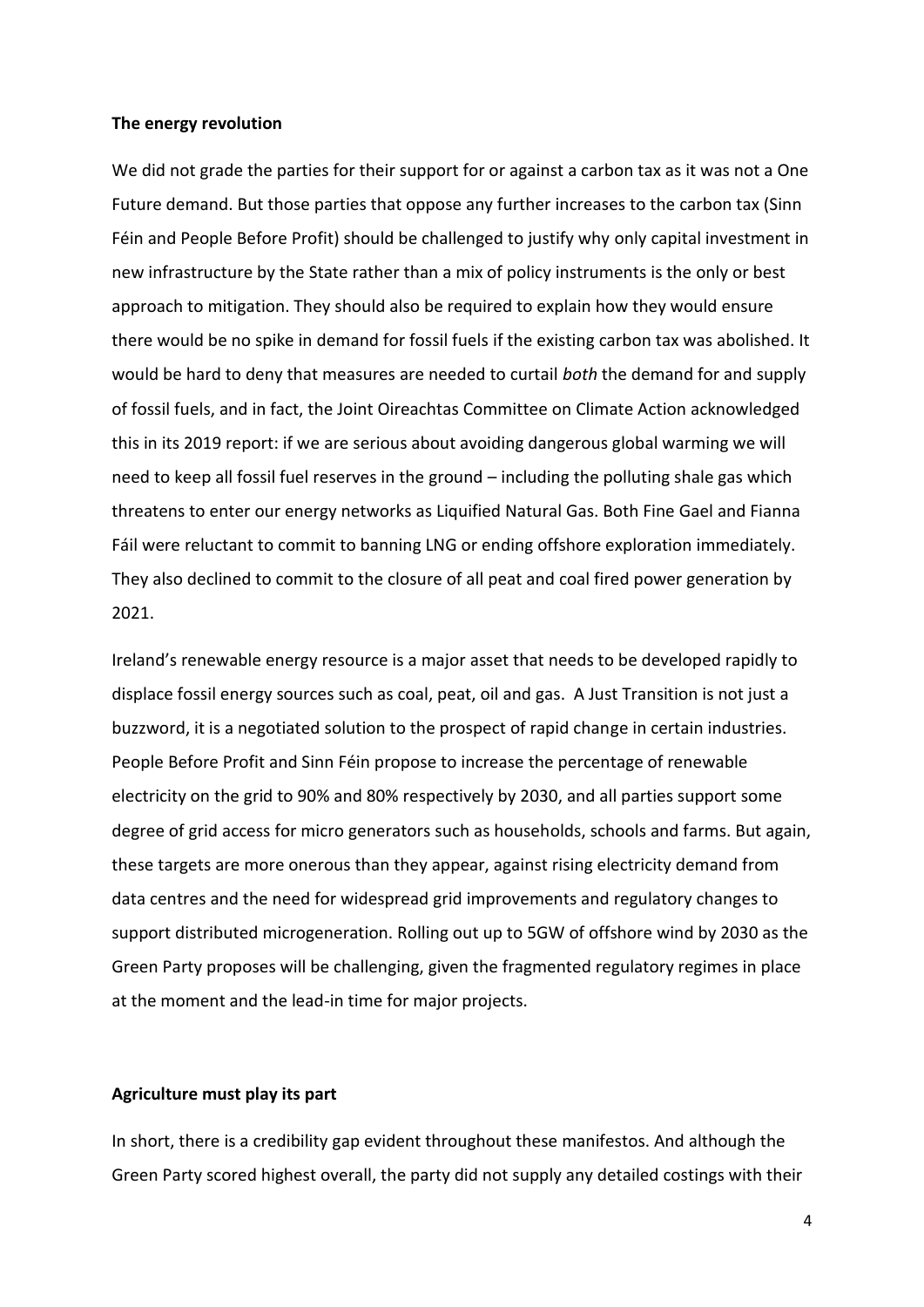manifesto unlike People Before Profit and the Social Democrats. The People Before Profit 'Planet Before Profit' document is remarkable for its transparency, costings and radicalism. The entire manifesto is costed against a novel proposal to take the major agri-corporations into public ownership and use their resources to help finance a major afforestation and rewilding programme. They also propose to reduce the dairy herd by 50% by 2030 and compensate farmers with a New Green Payment. While such a measure would undoubtedly reduce emissions, it is hard to see it becoming reality in the life of the next Dáil.

What is more important is that the parties support measures that will align the agriculture sector with the 2030 targets, even the voluntary measures set out in the 2019 Climate Action Plan, along with the various measures in the JOCCA report chapter 8. The JOCCA report recommended a new diversification strategy for agriculture, along with CAP reforms to reward farmers for high nature value farming and carbon sequestration, especially for peatlands which make up almost 20% of Ireland's land area. Without a nationwide programme for rewetting and restoring bogs, and science-based measures to limit methane and nitrous oxide emissions, current policies will exacerbate the climate and biodiversity impact of agricultural practices. The Social Democrats have some particularly strong proposals on biodiversity, but it is the bigger parties' positions on agriculture and the sustainability of farm incomes that will be crucial in next programme for government. At the moment, neither Fine Gael nor Fianna Fáil propose to shift production away from livestock, and measures to promote anaerobic digestion on farms or forestry will not be sufficient to offset rising emissions from the dairy herd.

#### **Conclusion**

What are the prospects for a 33<sup>rd</sup> Dáil that prioritises climate action? Based on the manifestos we reviewed, many of the parties are proposing patchy policies that are light on detail or measures that are siloed rather than making climate action an overarching priority. Above all, we will need to see, as a matter of urgency, a new climate bill that corrects the deficiencies of the 2015 Act, and that sets a net zero target well before 2050 with 5-year carbon budgets. Carbon budgeting needs to commence in 2021 so the Climate Change Advisory Council (or its successor if reformed) need to put climate science to the core of its